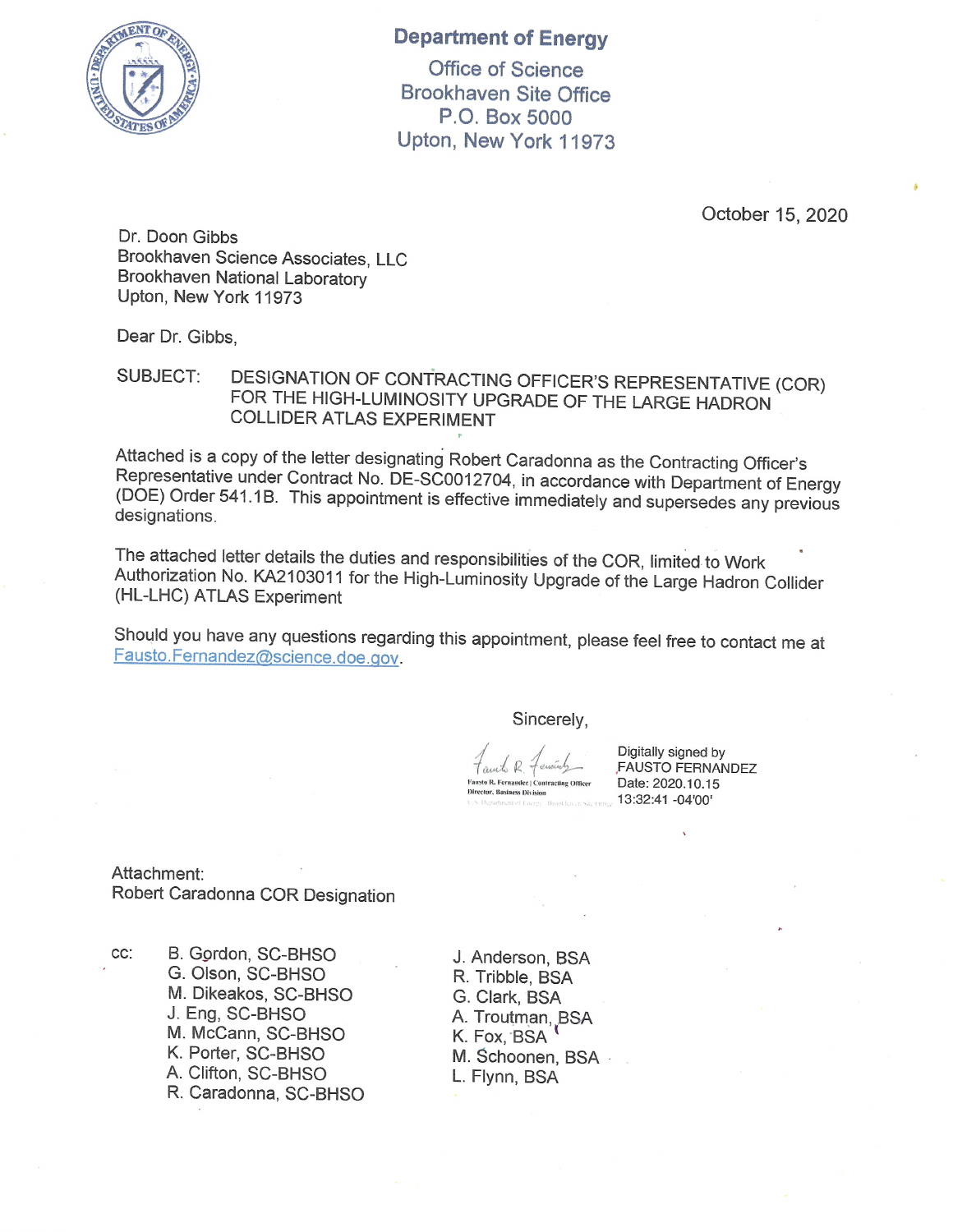*(8-89) EFG (07-90)*

# UNITED STATES GOVERNMENT **Department of Energy**

# **Memorandum**

DATE: October 15, 2020

REPLY TO Fausto R. Fernandez, Director Business Division ATTN OF: Brookhaven Site Office



Digitally signed by FAUSTO FERNANDEZ Date: 2020.10.15 16:18:36 -04'00'

- SUBJECT: DESIGNATION OF CONTRACTING OFFICER'S REPRESENTATIVE FOR CONTRACT NO. DE-SC0012704 WITH BROOKHAVEN SCIENCE ASSOCIATES, LLC (BSA) FOR THE HIGH-LUMINOSITY UPGRADE OF THE LARGE HADRON COLLIDER ATLAS EXPERIMENT
- TO: Robert Caradonna, Federal Project Director

Pursuant to DOE Order O 541.1, *Appointment of Contracting Officers and Contracting Officer Representatives*, and in accordance with the Technical Direction clause contained in the subject contract, you are hereby designated to act as the Contracting Officer's Representative (COR) for Contract No. DE-SC0012704 in relation to the High-Luminosity Upgrade of the Large Hadron Collider (HL-LHC) ATLAS Experiment under Work Authorization No. KA2102021. You must, therefore, familiarize yourself with the requirements of the contract and your responsibilities relative to these requirements. This appointment is specific to you and may not be delegated to others. You must also complete the required Brookhaven National Laboratory (BNL) training requirements and subsequent refreshers.

Your duties will consist of the following:

#### **A. Monitor and Manage the Work Authorization**.

- 1. Ensure that Brookhaven Science Associates, LLC (BSA) complies with the technical requirements of the Work Authorization, including reports, documentation, data, work products, milestone schedules, and deliverables.
- 2. Inform the Contracting Officer (CO) in writing of any performance concerns of BSA.
- 3. Inform the CO if there are any gaps in the government meeting its contractual Work Authorization obligations to BSA.
- 4. Monitor the execution of sub-contracts to universities and to component manufacturers for specific deliverables to meet the mission need.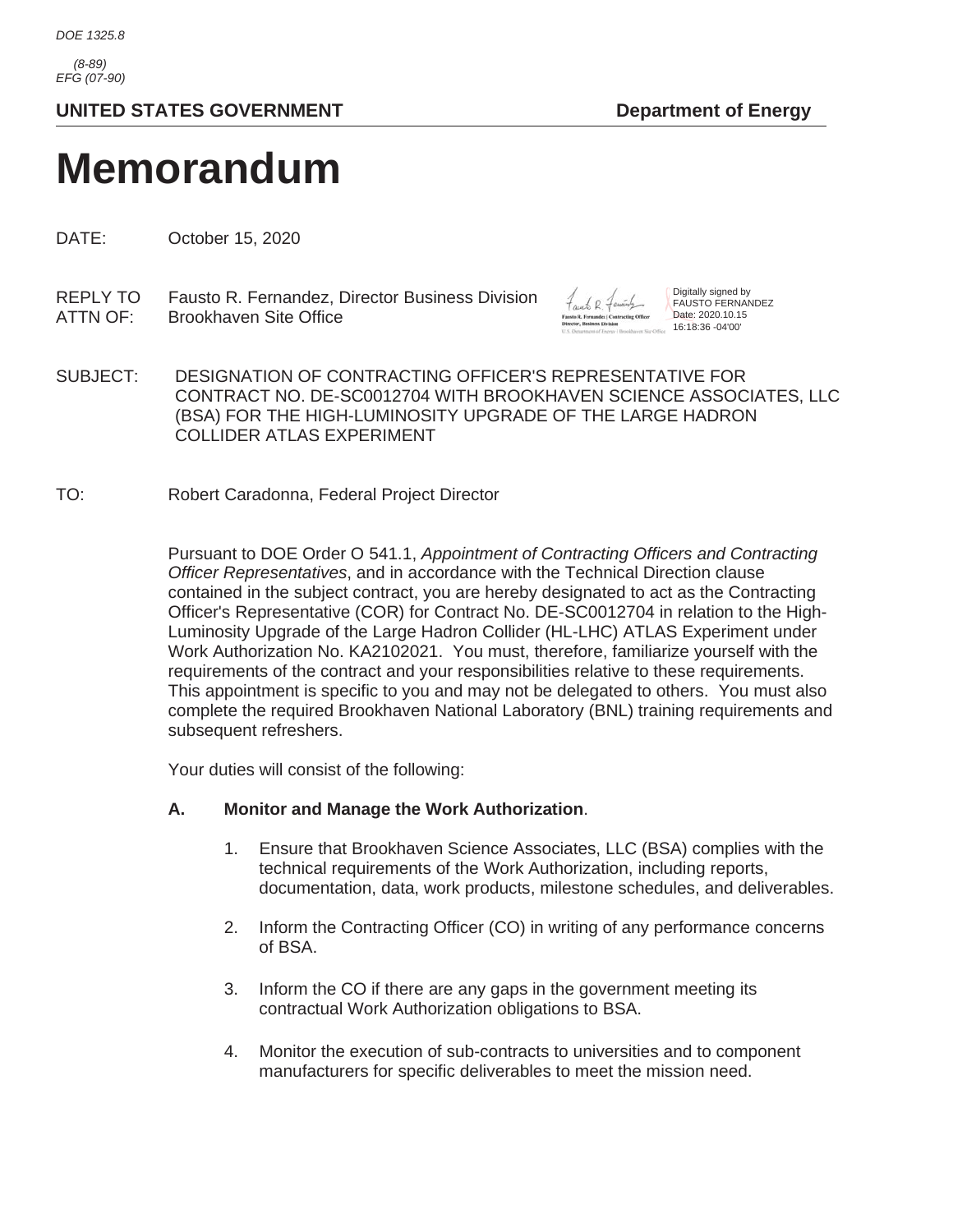- 5. Inform the CO in writing of any necessary changes to the WA. A written request must be processed through the CO to effect any changes in the scope of work, task order, reporting requirements, or any other part of the contract.
- 6. Issue technical direction after coordination with the CO within the limitations set forth in this designation and in accordance with the Technical Direction clause of the contract. Such technical direction should be in writing and will be processed and distributed by BHSO.
- 7. Complete and return any performance request from BHSO when requested.
- 8. Ensure that requirements and policies of FAR 37.104, Personal Services Contracts, are adhered to and that no employer-employee relationship between Government and Contractor employees is created. [Note: The DOE Acquisition Guide, Part 37, provides guidance on support service contracting, a copy of which is available from the CO.]
- 9. Inform the CO of any potential or evidence of organizational conflict of interest (OCI) problems. [OCI means that because of other activities or relationships with other persons, a person is unable or potentially unable to render impartial assistance or advice to the Government, or the person's objectivity in performing the contract work is or might be otherwise impaired, or a person has an unfair competitive advantage.]

### **B. Monitor Administrative and Funds Aspects of WA.**

- 1. Notify the CO immediately of any indication that the cost to the government for completing performance under the Work Authorization will exceed the amount stated in the Work Authorization, as applicable.
- 2. Coordinate with BSA and BHSO on funding needs of the program.
- 3. Report any indication that costs are being incurred which are not appropriately chargeable to the Work Authorization.
- 4. Monitor travel under the Work Authorization to assure the necessity, number of travelers, and duration are appropriate.
- 5. Questionable costs should be reported promptly to the CO for appropriate resolution.

In performing these responsibilities, you are not authorized to redelegate any COR responsibility to others; or negotiate terms or make any agreements or commitments with the Contractor which involve a change in the scope, price/cost, terms, or conditions of the contract.

Only the CO is authorized to modify any term or condition of the contract, waive any requirement of the contract, or approve the payment of vouchers.

Please acknowledge acceptance of the COR designation and return one copy to me.